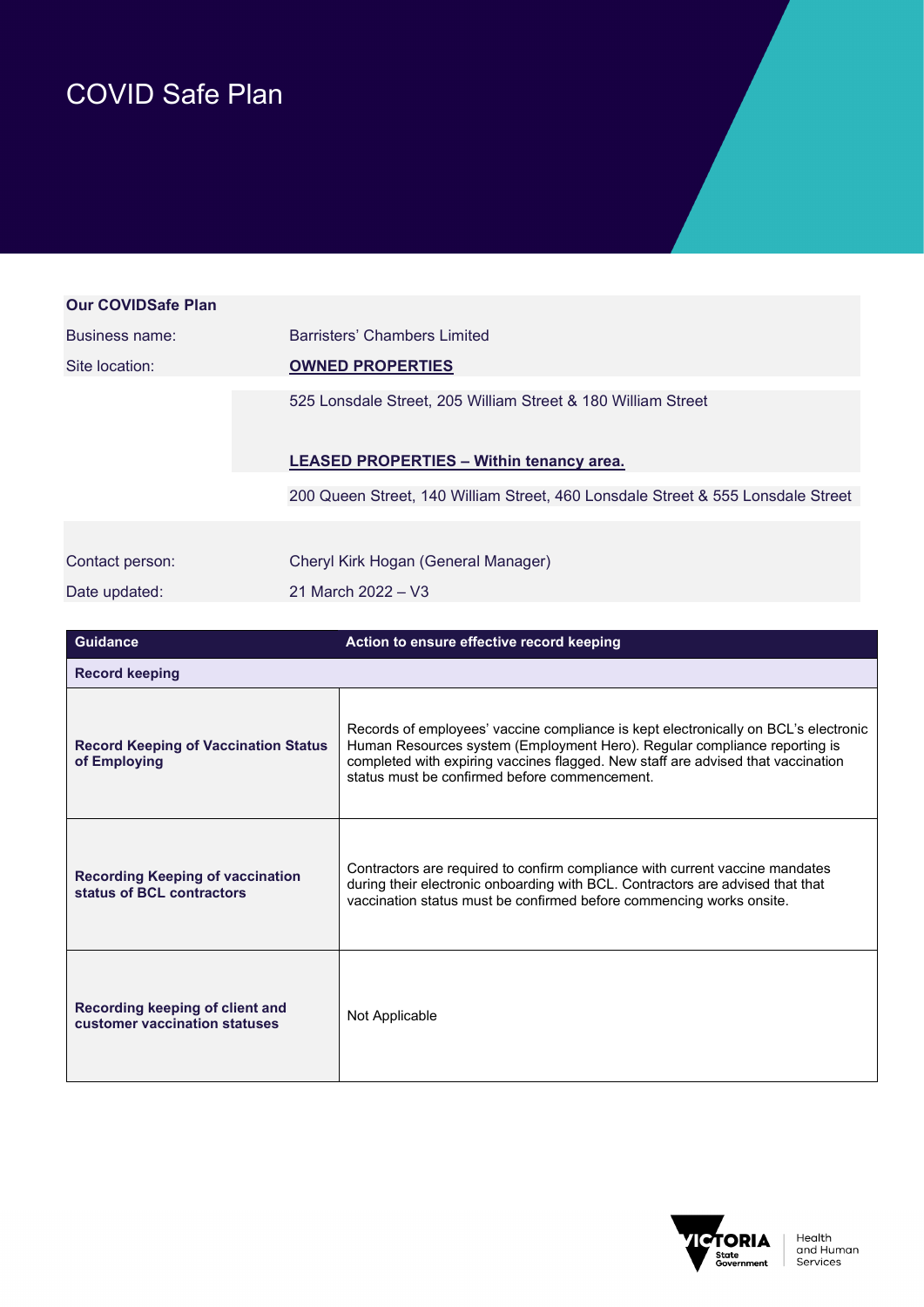| <b>Guidance</b>                                                                                                                                                                                            | Action to ensure effective record keeping                                                                                                                                                                                                                                                                                                                                                                                                                                                                           |
|------------------------------------------------------------------------------------------------------------------------------------------------------------------------------------------------------------|---------------------------------------------------------------------------------------------------------------------------------------------------------------------------------------------------------------------------------------------------------------------------------------------------------------------------------------------------------------------------------------------------------------------------------------------------------------------------------------------------------------------|
| Establish a process to record the<br>attendance of customers, clients,<br>visitors and workplace inspectors,<br>delivery drivers. This information will<br>assist employers to identify close<br>contacts. | BCL Line Managers aware and approve of all staff entering the property at<br>designated times.<br>Access and occupancy where available<br>Individual clients (sole traders) required to maintain records<br>BCL COVIDSafe web page Staying COVIDSafe at BCL with COVIDSafe<br>protocols, actions and communications (VicBar and BCL)<br>https://www.bcl.net.au/property/staying-covidsafe-at-bcl/<br>BCL Contractors are required for formally schedule an appointment to carry out<br>essential maintenance works. |
| Provide quidance to staff on the<br>effective use of the workplace OHS<br>reporting system (where available).                                                                                              | Staff are advised of the BCL COVID form which can be found on the BCL website.<br>The electronic form is used to notify BCL of positive cases and to provide<br>information which informs BCL's COVID response.                                                                                                                                                                                                                                                                                                     |

| <b>Guidance</b>                                                                                                                                                                                                        | Action to mitigate the introduction and spread of COVID-19                                                                                                                                                                                                                                                                                                                           |  |
|------------------------------------------------------------------------------------------------------------------------------------------------------------------------------------------------------------------------|--------------------------------------------------------------------------------------------------------------------------------------------------------------------------------------------------------------------------------------------------------------------------------------------------------------------------------------------------------------------------------------|--|
| <b>Hygiene</b>                                                                                                                                                                                                         |                                                                                                                                                                                                                                                                                                                                                                                      |  |
| <b>Provide and promote hand sanitiser</b><br>stations for use on entering building<br>and other locations in the worksite<br>and ensure adequate supplies of<br>hand soap and paper towels are<br>available for staff. | Hand Sanitiser stations and pumps installed within the following locations,<br>effective April 2020:<br>All entrance points (77 floors, 7 buildings).<br>$\bullet$<br>All basement, lower ground and ground floor lift lobbies.<br>$\bullet$<br>All individual lift lobbies across all floors.<br>$\bullet$                                                                          |  |
| Where possible: enhance airflow by<br>opening windows and adjusting air<br>conditioning.                                                                                                                               | Internal environment and airflow managed through centralised mechanical system<br>in accordance with regulatory standards and guidelines.                                                                                                                                                                                                                                            |  |
| <b>Availability and use of PPE</b>                                                                                                                                                                                     | PPE Equipment (gloves and face coverings) is freely available to all staff and<br>encouraged. Staff are advised to wear masks and follow PEE procedures when<br>mandated.<br>RAT – tests available on site if staff feel the need to check otherwise as advised<br>by the health orders to stay home if unwell (personal leave if essential, or work<br>from home if able to do so). |  |
| Provide training to staff on the correct<br>use and disposal of face coverings<br>and PPE, and on good hygiene<br>practices and slowing the spread of<br>coronavirus (COVID-19).                                       | WorkSafe Signage installed within all BCL common areas promoting:<br>Washing and sanitisation of hands.<br>$\bullet$<br>Maintaining social distancing when required<br>$\bullet$                                                                                                                                                                                                     |  |
| Replace high-touch communal items<br>with alternatives.                                                                                                                                                                | All high touch-communal items such as door handles, handrails, common area<br>furniture and lifts buttons are unable to be removed. Twice daily disinfectant<br>cleaning occurs to all items from 8:30am to 5:00pm, Monday to Friday.                                                                                                                                                |  |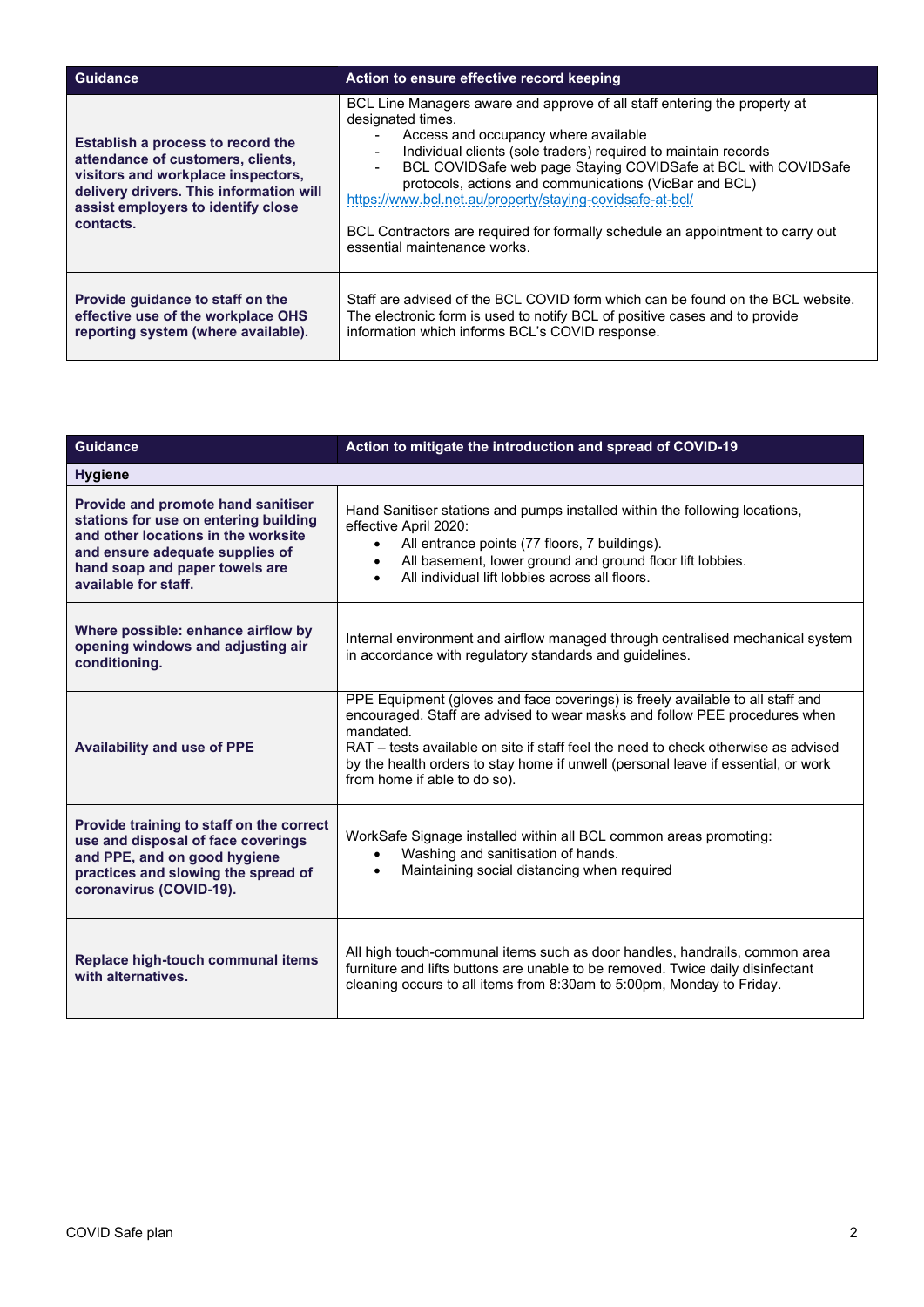| <b>Guidance</b>                                                                                                                                                            | Action to mitigate the introduction and spread of COVID-19                                                                                                                                                                                                                                                                                                                                                                                                                                                                                                                                                                          |
|----------------------------------------------------------------------------------------------------------------------------------------------------------------------------|-------------------------------------------------------------------------------------------------------------------------------------------------------------------------------------------------------------------------------------------------------------------------------------------------------------------------------------------------------------------------------------------------------------------------------------------------------------------------------------------------------------------------------------------------------------------------------------------------------------------------------------|
| <b>Cleaning</b>                                                                                                                                                            |                                                                                                                                                                                                                                                                                                                                                                                                                                                                                                                                                                                                                                     |
| Increase environmental cleaning<br>(including between changes of staff),<br>ensure high touch surfaces are<br>cleaned and disinfected regularly (at<br>least twice daily). | Effective 15 June 2020, twice daily disinfectant cleaning across BCL floors and<br>owned entrance points, occurring from 8:30am to 5:00pm, Monday to Friday. Scope<br>of cleaning works include:<br>Handrails<br>Door handles<br>Lift buttons and carriages<br>Aluminium door panels<br>$\checkmark$<br>Common area furniture<br>Secretarial countertops<br>Kitchens<br>Note: The above cleaning service occurs in addition to the nightly scheduled<br>cleaning service, Monday to Friday. (Although no longer legislation BCL will<br>continue to complete additional touch point cleaning on a case by case (+ve case<br>known). |
| Ensure adequate supplies of cleaning<br>products, including detergent and<br>disinfectant.                                                                                 | Adequate cleaning supply volumes are always maintained and securely stored and<br>supplied by cleaning contractor (DEMOS), in particular:<br>Hand Soap<br><b>Hand Sanitiser</b><br>$\bullet$<br>Cleaning supplies                                                                                                                                                                                                                                                                                                                                                                                                                   |

| <b>Guidance</b>                                                                                                                                                | Action to mitigate the introduction and spread of COVID-19                                                                                                                                                                                                                                                                                                                                                                                                                                                                                                                                                                                                                 |
|----------------------------------------------------------------------------------------------------------------------------------------------------------------|----------------------------------------------------------------------------------------------------------------------------------------------------------------------------------------------------------------------------------------------------------------------------------------------------------------------------------------------------------------------------------------------------------------------------------------------------------------------------------------------------------------------------------------------------------------------------------------------------------------------------------------------------------------------------|
| Physical distancing and limiting workplace attendance                                                                                                          |                                                                                                                                                                                                                                                                                                                                                                                                                                                                                                                                                                                                                                                                            |
| <b>Ensure that all staff that can work</b><br>from home, do work from home.                                                                                    | The public health recommendation to work from home was removed on 25 February<br>2022. However, in the case that the order is reinstated BCL has all technology<br>prepared to support staff working remotely as and when required.<br>As restrictions change and in regards to the Chief Health Orders BCL enact a<br>COVIDSafe protocol of essential workers (required) and those non essential<br>(business crtitical employees) work remotely as required.                                                                                                                                                                                                             |
| Establish a system that ensures staff<br>members are not working across<br>multiple settings/work sites.                                                       | Where possible, BCL limit movements and operate across one property when<br>working onsite.<br>Where it is not possible, staff must:<br>Sanitise hands upon entry and exit of each building and floor.<br>QR code upon arrival whilst legislation, restrictions approach applied and<br>$\bullet$<br>regular communication to all employees.<br>Wear appropriate PPE (gloves/masks) as vaccination status of client<br>(barristers) is unknown.                                                                                                                                                                                                                            |
| <b>Establish a system to screen</b><br>employees and visitors before<br>accessing the workplace. Employers<br>cannot require employees to work<br>when unwell. | All BCL employees informed not to access any BCL property if displaying COVID-19<br>symptoms.<br>All BCL Contractors are required to confirm that they are not presenting any COVID-<br>19 symptoms as part of their induction prior to facilitating works on BCL properties.<br>COVID-19 briefing sessions with contractors are in place and on entering BCL<br>buildings (through SINE).<br>All visitors/guests are clearly prompted to 'sign in' via QR codes when accessing all<br>BCL properties at all times. QR codes located at:<br>Entrance points and elevators of all BCL owned properties.<br>Individual floor lift lobbies of leased properties.<br>$\bullet$ |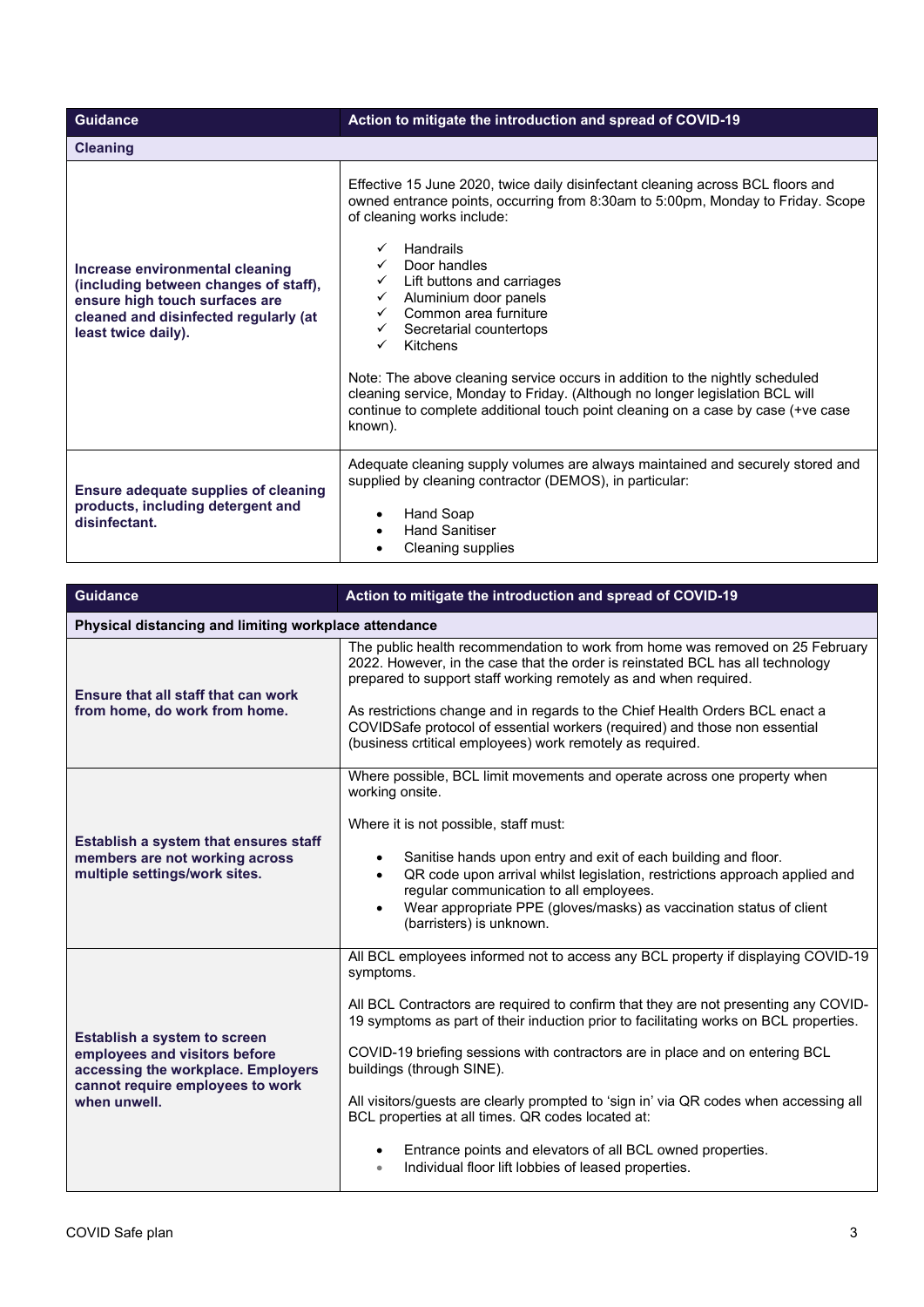| <b>Guidance</b>                                                                                                                                               | Action to mitigate the introduction and spread of COVID-19                                                                                                                                                                                                                   |
|---------------------------------------------------------------------------------------------------------------------------------------------------------------|------------------------------------------------------------------------------------------------------------------------------------------------------------------------------------------------------------------------------------------------------------------------------|
| <b>Physical distancing</b>                                                                                                                                    | Physical distancing is encouraged where possible in the workplace. As of 25<br>February 2022 density limits and quotients are no longer required under the<br>Workplace COVIDSafe Settings.                                                                                  |
| Use floor markings to provide<br>minimum physical distancing guides<br>between workstations or areas that<br>are likely to create a congregation of<br>staff. | Social distancing markings installed within the lower ground, ground floor lift lobbies,<br>along with BCL Service Desk areas (& Opus service desk).                                                                                                                         |
| Minimise the build-up of employees<br>waiting to enter and exit the<br>workplace.                                                                             | Social distancing markings installed within all lower ground and ground floor lift<br>lobbies, along with entrance point and lift signage, strongly encouraging appropriate<br>distancing.                                                                                   |
| Provide training to staff on physical<br>distancing expectations while working<br>and socialising (e.g. during<br>lunchbreaks).                               | Verbal and written instructions provided to all BCL staff to maintain social distancing<br>requirements at all times. Signage installed in BCL common areas.<br>Staff advised to take public transport outside of peak periods.                                              |
| Review delivery protocols to limit<br>contact between delivery drivers and<br>staff.                                                                          | All deliveries to BCL properties arranged to occur via the security concierge desk of<br>205 William Street to limit unnecessary traffic through the building.<br>BCL Staff deliveries to occur via level 13, 200 Queen Street and Owen Dixon<br>Chambers Fast service desk. |

| <b>Guidance</b>                                                                                                                                              | Action to prepare for your response                                                                                                                                                                                                                                                   |
|--------------------------------------------------------------------------------------------------------------------------------------------------------------|---------------------------------------------------------------------------------------------------------------------------------------------------------------------------------------------------------------------------------------------------------------------------------------|
| Preparing your response to a suspected or confirmed COVID-19 case                                                                                            |                                                                                                                                                                                                                                                                                       |
| Prepare or update your business<br>continuity plan to consider the<br>impacts of an outbreak and potential<br>closure of the workplace.                      | BCL COVID-19 Response Plan developed to support all scenarios associated with a<br>confirmed case, along with appropriate response actions.                                                                                                                                           |
| Prepare to assist DHHS with contact<br>tracing and providing staff and visitor<br>records to support contact tracing.                                        | Visitors/guests are clearly prompted to 'sign in' via QR codes when accessing all<br>BCL properties at all times. QR codes located at:<br>Entrance points and elevators of all BCL owned properties.<br>$\bullet$<br>Individual floor lift lobbies of leased properties.<br>$\bullet$ |
| Prepare to undertake cleaning and<br>disinfection at your business<br>premises. Assess whether the<br>workplace or parts of the workplace<br>must be closed. | Cleaning response developed in the event of a COVID-19 confirmed case, per BCL<br>COVID-19 Response Plan.                                                                                                                                                                             |
| Prepare for how you will manage a<br>suspected or confirmed case in an<br>employee during work hours.                                                        | BCL COVID-19 Response Plan developed to support all scenarios associated with a<br>confirmed case, along with appropriate response actions.                                                                                                                                           |
| Prepare to notify workforce and site<br>visitors of a confirmed or suspected<br>case.                                                                        | BCL COVID-19 Response Plan developed to support all scenarios associated with a<br>confirmed case, along with appropriate response actions.                                                                                                                                           |